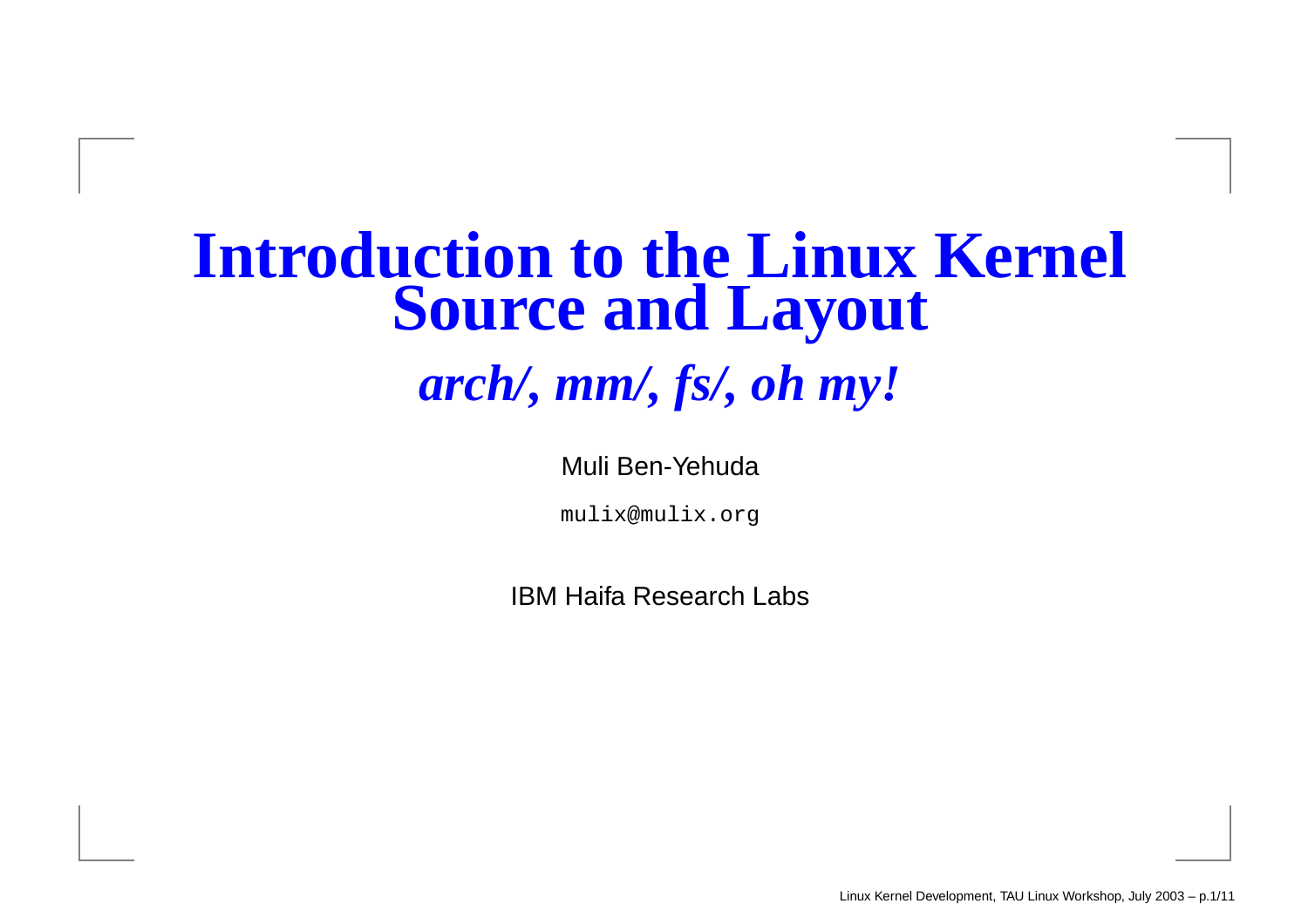# **introduction**

- The Linux kernel is written in C, and licensed under the GPL
- A handful of assembly thrown in
- Two development trees, stable and experimental
- This talk is about the stable branch, currently at 2.4.22-pre5.
- Several millions lines of code
- We will survey the kernel source, what functionality can be found where?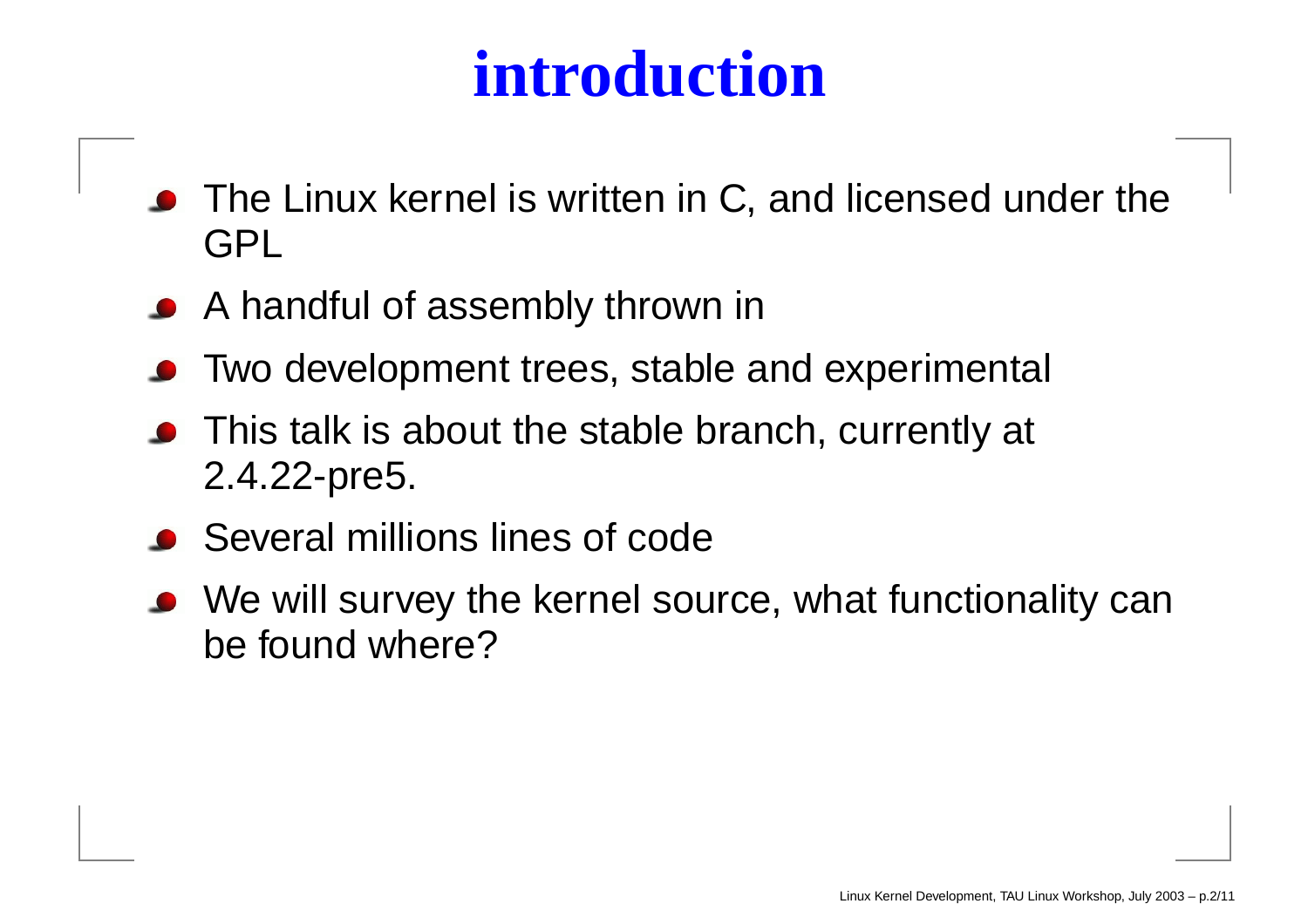# **build system and general info**

- Top level Makefile and Rules.Make
- Documentation/Configure.help for the configuration documentation
- README Read it!
- REPORTING-BUGS because all code sucks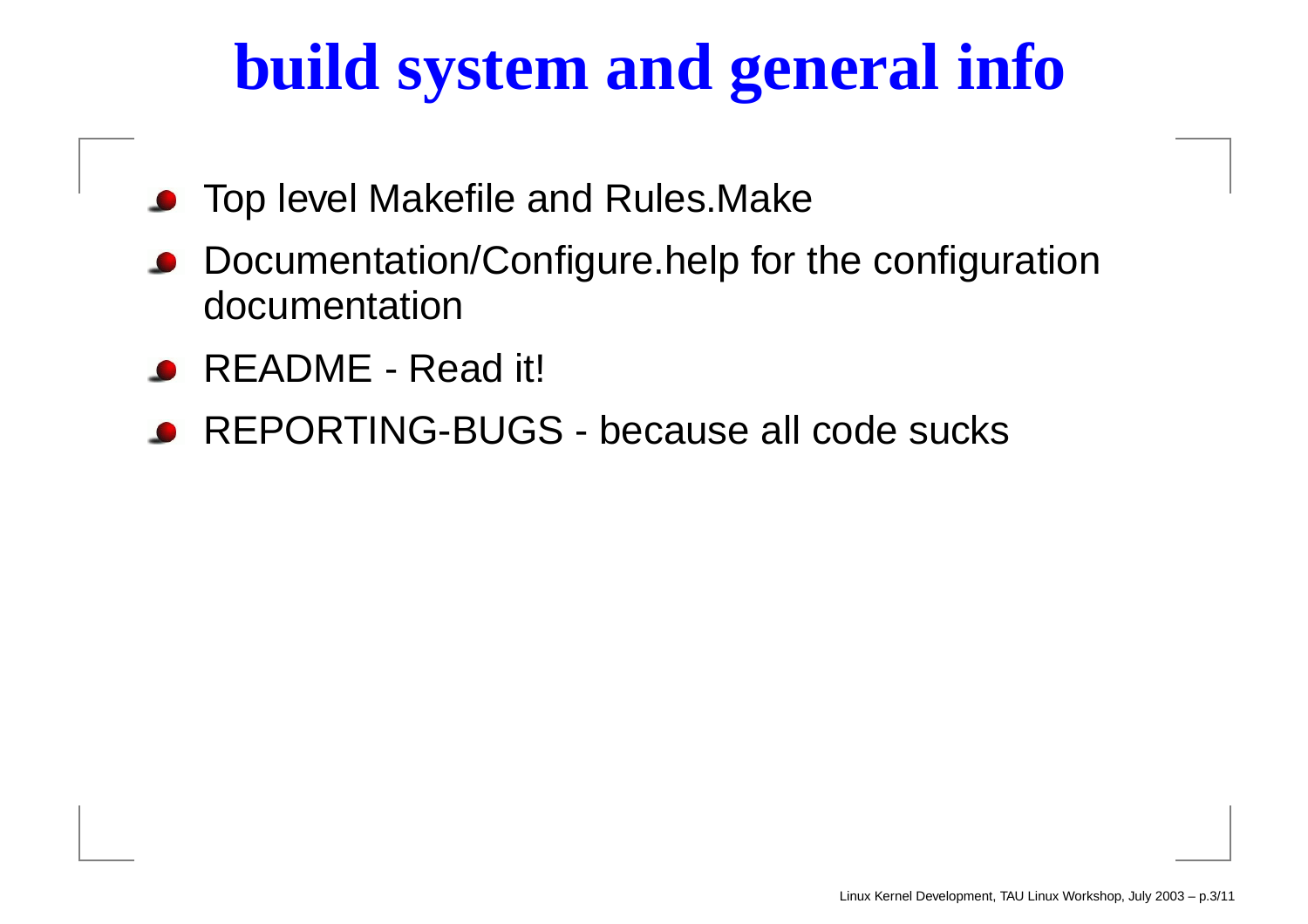## **kernel documentation**

- Arguably, the most important directory... contains, as your probably guessed, the documentation.
- Unfortunately, sometimes out of date. Google is your friend for updated documentation.
- Important files:
	- **C** 00-INDEX
	- BUG-HUNTING
	- CodingStyle
	- SubmittingBugs / SubmittingPatches
	- modules.txt
	- **spinlocks.txt**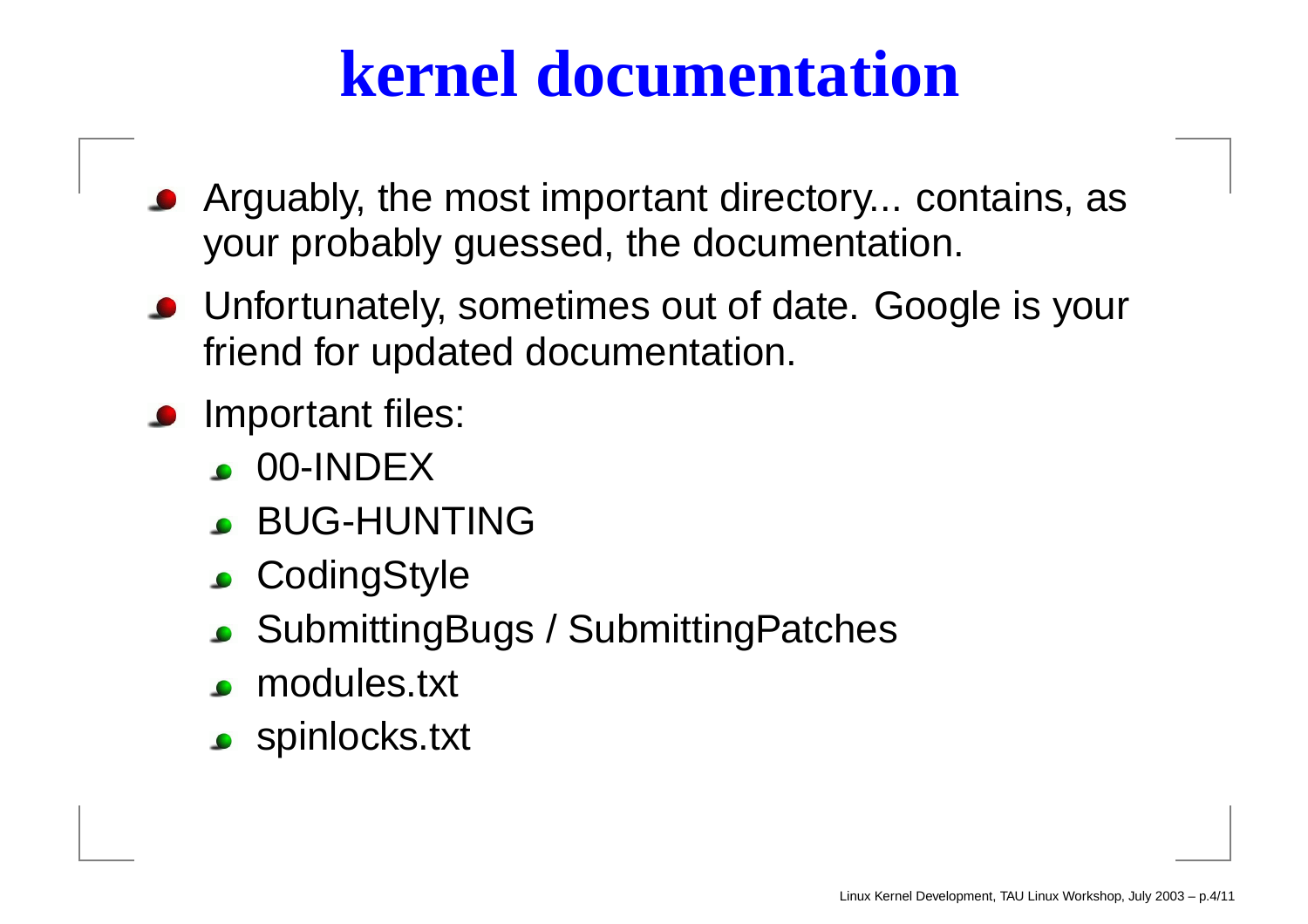# **architecture dependant**

- The arch/ directory contains many subdirectories, one for each architecture Linux supports. 18 for 2.4.22-pre5, not including sub-architectures.
- 90% of the people only care about i386, which can be found at arch/i386/
- boot assembly files, related to booting Linux
- lib optimized routines for common tasks (e.g. memcpy)
- mm i386 specific memory management
- kernel the bulk of the i386 code, including IRQ handling, processes, signals and pci support, to name <sup>a</sup> few areas.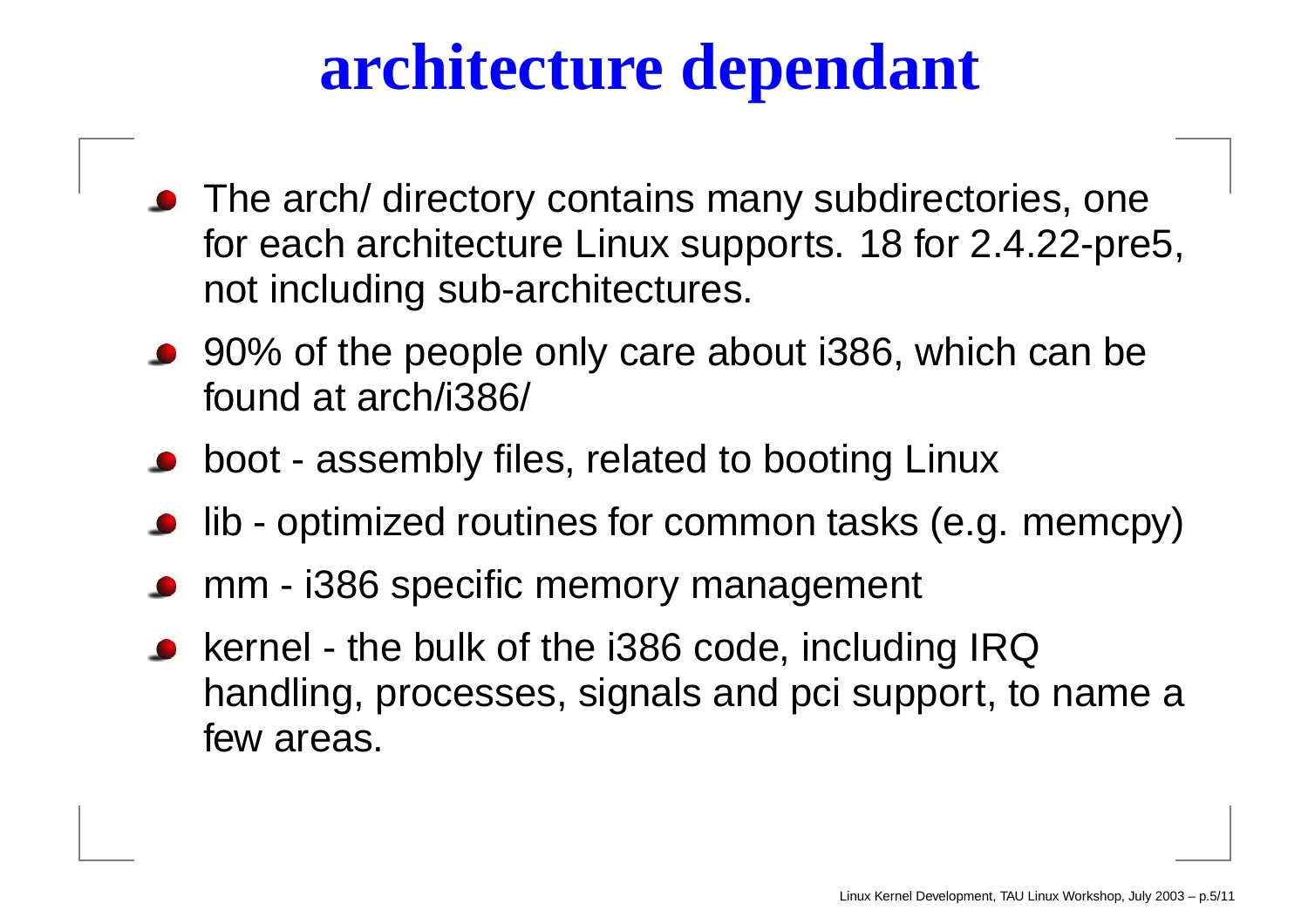### **drivers**

- The bulk of the kernel's code
- net/, sound/, usb/, atm/, ide/, scsi/, etc, etc
- character device drivers live in char/, including /dev/null and /dev/zero
- block device drivers live in block/
- drivers are actually one of the more important parts of the kernel from <sup>a</sup> user point of view, but some suffer from serious lack of maintenance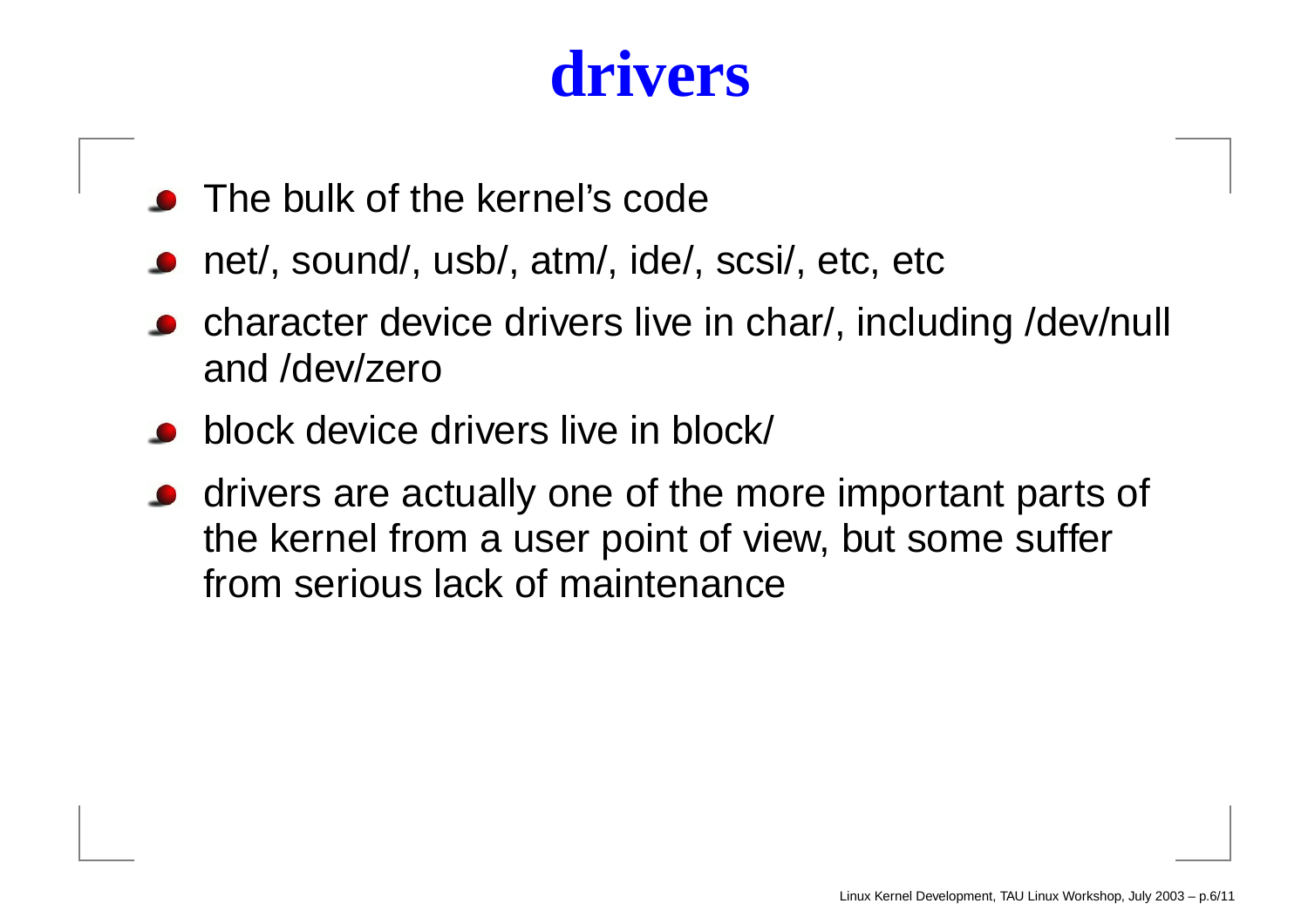#### **fs**

- fs has filesystem code
- includes the Linux vfs "virtual file system" layer, which is often held as an example of good kernel code
- also includes the binary formats for executable file support, in binfmt\_\*
- the majority of Linux users use ext2 and ext3
- local file systems, distributed file systems (nfs, intermezzo), old and grungy file systems (msdos, anyone?)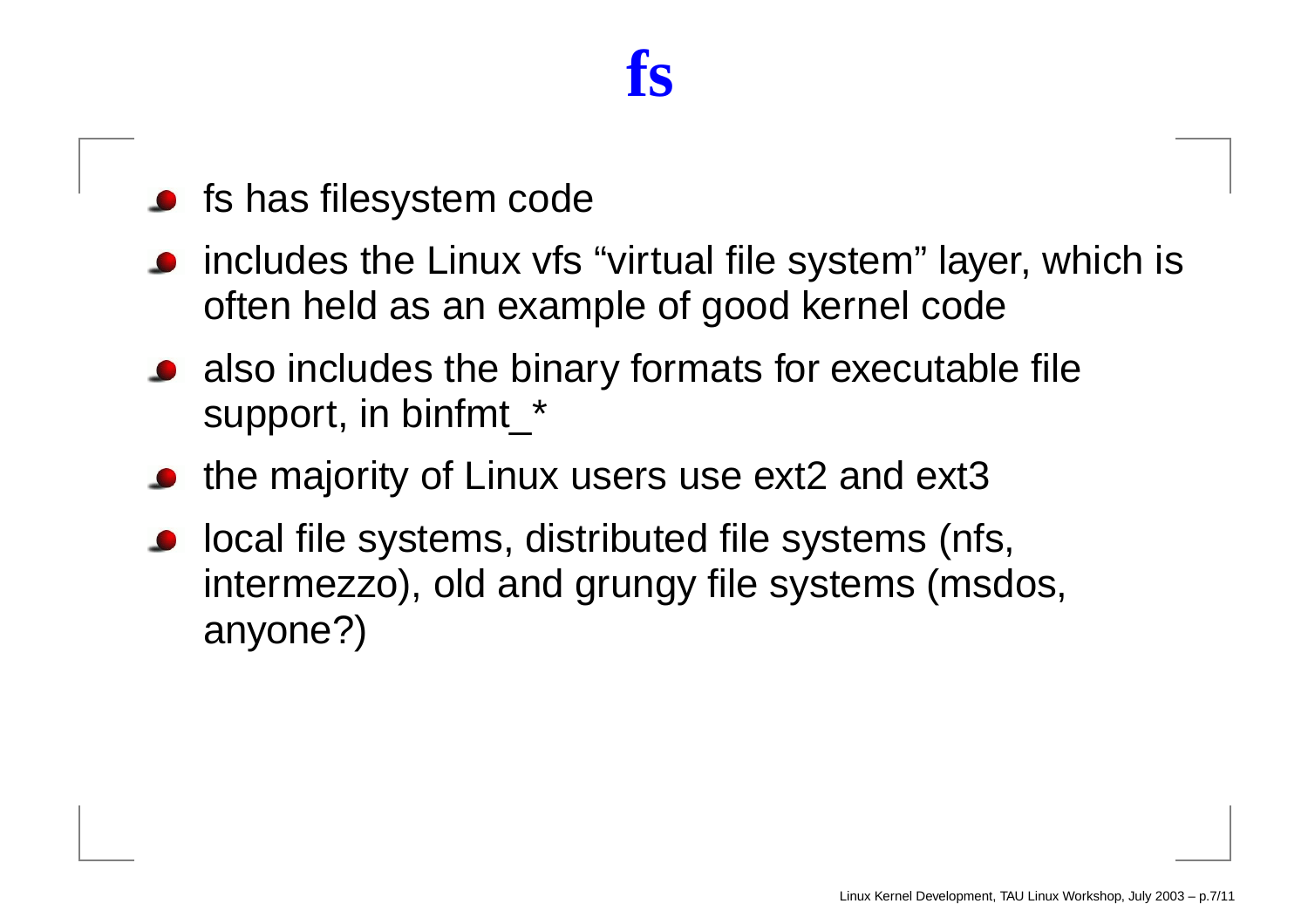# **include**

- header files live here
- asm-\* include architecture specific header files (complement arch/)
- the 'asm' symbolic link is created as part of the build process depending on which architecture we are compiling for
- grep here first when looking for an API or <sup>a</sup> constant
- most important (relevant) header files live in include/linux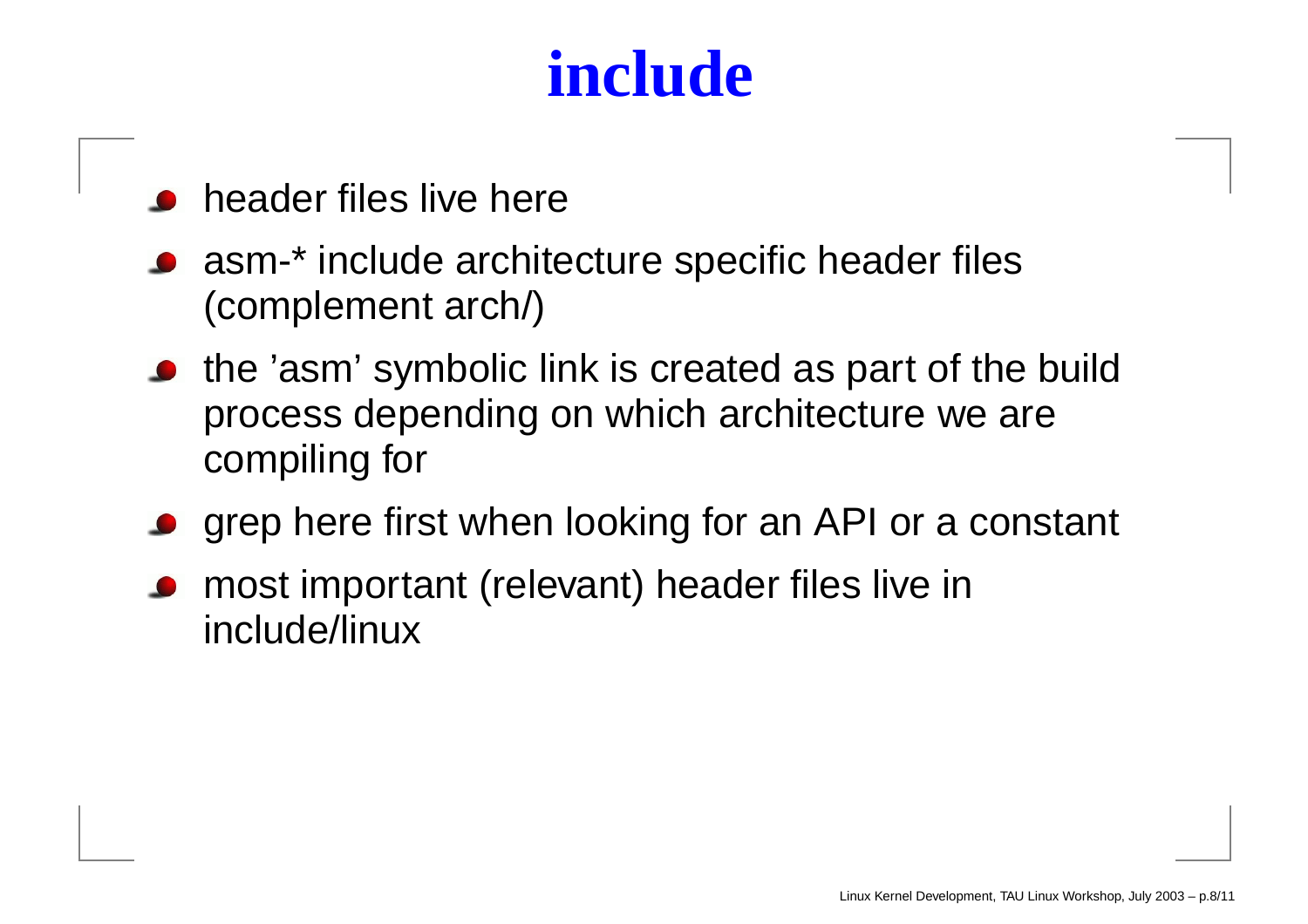In my humble opinion, the most interesting kernel code...

- virtual memory management, including swap in and swap out, shared memory support, slab caches.
- definitely not trivial to understand
- $@$ one of the few places where micro optimizations can be considered
	- only 15,000 lines of code!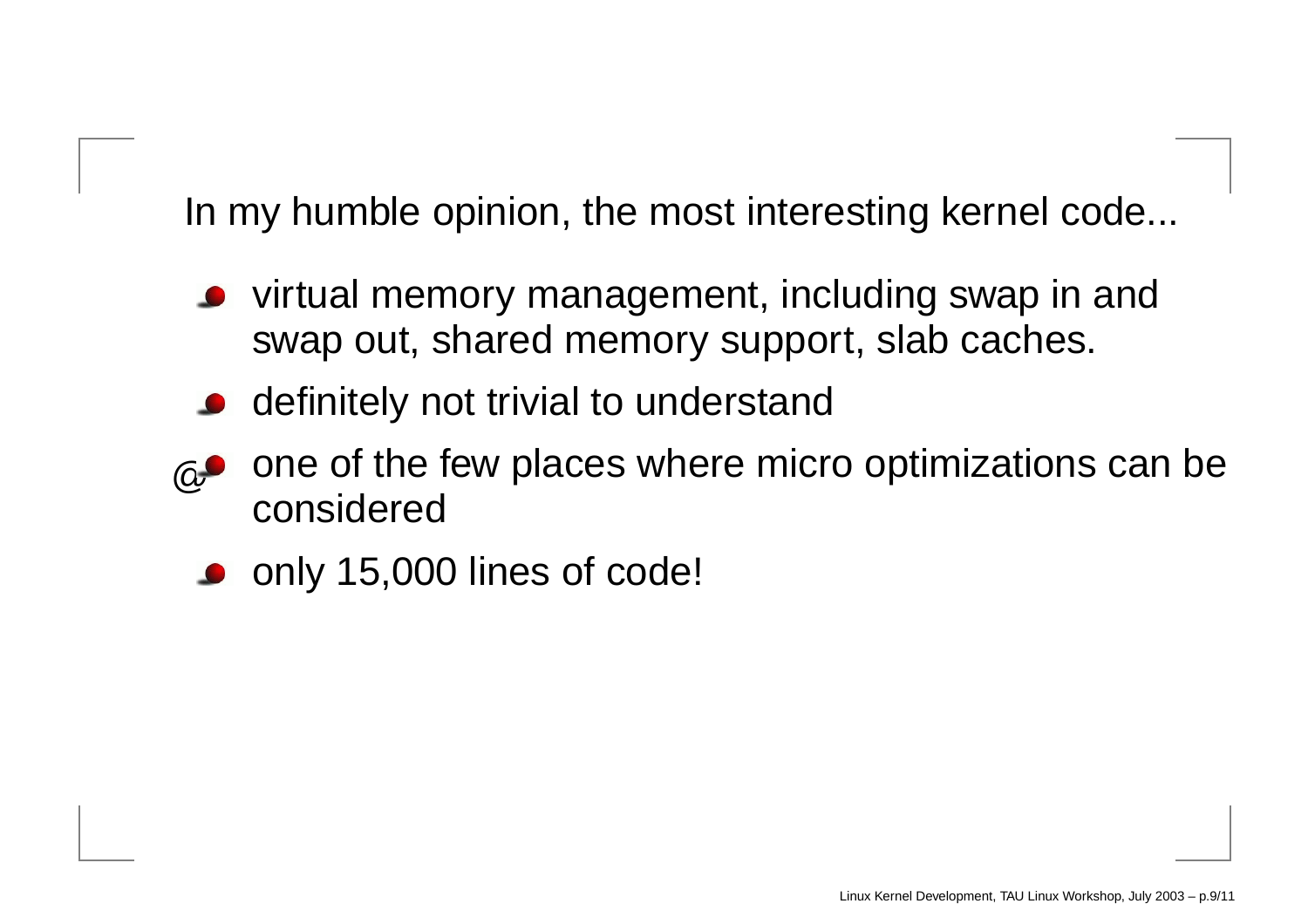### **kernel**

- various files which don't belong elsewhere
- scheduler!
- various process related system calls: ptrace, exit
- kernel infrastructure such as softirqs, printk
- capability (security) support
- fork the point where all processes are created